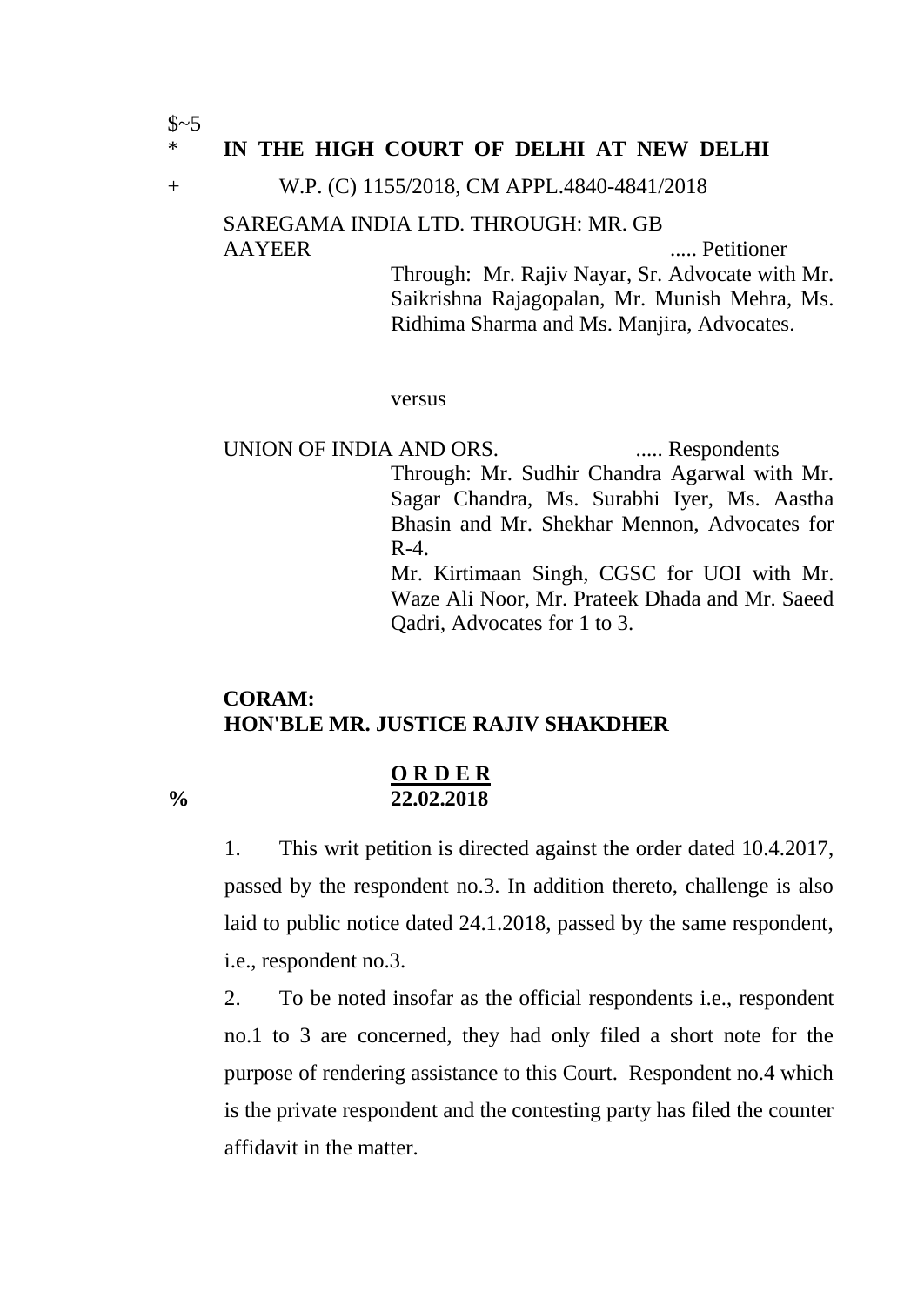3. After some arguments, counsel for the parties, i.e., petitioner and respondent no.4 have agreed that the following directions can be passed in the matter: -

- i) The impugned order dated 10.4.2017 and the impugned public notice dated 24.1.2018 be set aside.
- ii) Respondent no.4 will approach the Appellate Board as envisaged under Section 31D of the Copy Right Act, 1957 (in short "the Act"). Respondent no.4, if it so desires, will make an appropriate application in terms of Section 31 D of the Act.
- iii) Any application moved by respondent no.4 as envisaged in paragraph 3(ii) above will not prevent the petitioner from raising objections *qua* the maintainability of the application including the objection concerning jurisdiction of the Appellate Board to decide the application.
- iv) The Appellate Board will adjudicate upon the application, if so filed, after giving due opportunity to contesting parties, within a reasonably quick time though not later than eight weeks from the date of completion of the pleadings.
- v) All rights and contentions of the parties shall remain open, which will be ruled upon by the Appellate Board, albeit, in accordance with law.

4. As indicated above, the writ petition is disposed of in terms of the aforesaid agreed directions.

5. At this stage, I am informed by Mr. Kirtimaan Singh, learned counsel for the official respondents/respondent no.1 to 3 that, presently, only the Chairperson, Appellate Board is in position. The